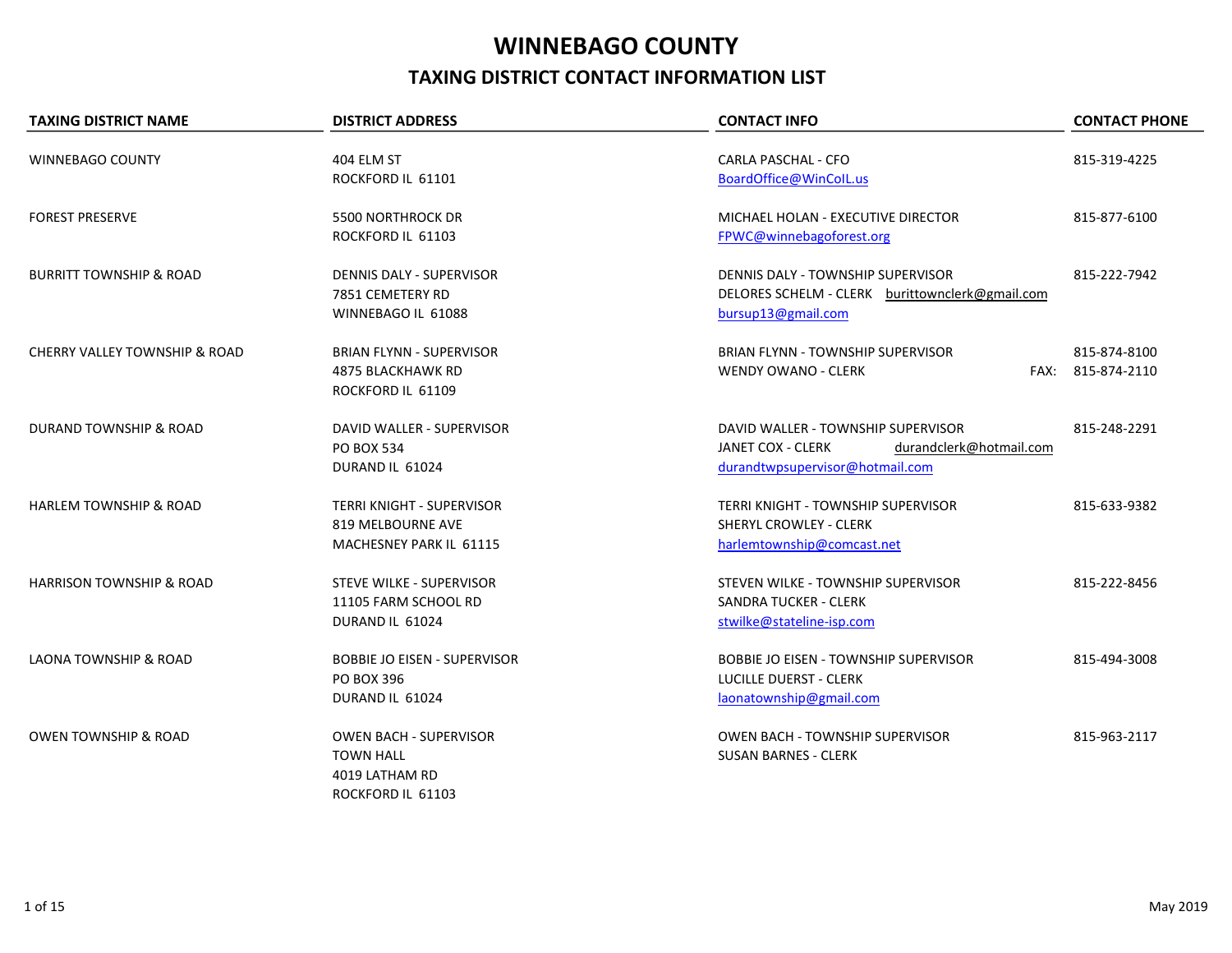| <b>TAXING DISTRICT NAME</b>         | <b>DISTRICT ADDRESS</b>                                                                                        | <b>CONTACT INFO</b>                                                                                   | <b>CONTACT PHONE</b> |
|-------------------------------------|----------------------------------------------------------------------------------------------------------------|-------------------------------------------------------------------------------------------------------|----------------------|
| PECATONICA TOWNSHIP & ROAD          | JOSEPH MUSSO - SUPERVISOR<br><b>TOWN HALL</b><br>410 REED ST<br>PECATONICA IL 61063                            | JOSEPH MUSSO - TOWNSHIP SUPERVISOR<br><b>BARB LIZER - CLERK</b><br>pectwnsp@frontier.com              | 815-239-1555         |
| ROCKFORD TOWNSHIP & ROAD            | JASPER ST ANGEL - SUPERVISOR<br>119 N CHURCH ST STE 400<br>ROCKFORD IL 61101                                   | JASPER ST ANGEL - TOWNSHIP SUPERVISOR<br><b>CARL WASCO - CLERK</b><br>jstangel@twp.rockford.il.us     | 815-962-8855         |
| <b>ROCKTON TOWNSHIP &amp; ROAD</b>  | PAUL WILLIAMS - SUPERVISOR<br><b>TOWN HALL</b><br>1315 N BLACKHAWK BLVD<br>ROCKTON IL 61072                    | PAUL WILLIAMS - TOWNSHIP SUPERVISOR<br><b>JUDITH GURNEY - CLERK</b><br>rocktontownship@gmail.com      | 815-624-7788         |
| ROSCOE TOWNSHIP & ROAD              | JIM BENKOVICH - SUPERVISOR<br><b>TOWN HALL</b><br>5972 ELEVATOR RD<br>ROSCOE IL 61073                          | JIM BENKOVICH - TOWNSHIP SUPERVISOR<br><b>RHONDA SURRATT - CLERK</b><br>mainoffice@roscoetownship.org | 815-623-7323         |
| SEWARD TOWNSHIP & ROAD              | <b>GARELT STAHL - SUPERVISOR</b><br><b>TOWN HALL</b><br>16272 GRANT ST<br>SEWARD IL 61077                      | <b>GARELT STAHL - TOWNSHIP SUPERVISOR</b><br><b>JAMES MONGE - CLERK</b>                               | 815-247-8830         |
| <b>SHIRLAND TOWNSHIP &amp; ROAD</b> | <b>HELEN WEAVER - SUPERVISOR</b><br><b>TOWN HALL</b><br>8093 NORTH ST<br>SHIRLAND IL 61079                     | <b>HELEN WEAVER - TOWNSHIP SUPERVISOR</b><br><b>ERIC STROMBERG - CLERK</b>                            | 815-629-2436         |
| WINNEBAGO TOWNSHIP & ROAD           | <b>GREGORY HODGES - SUPERVISOR</b><br><b>TOWN HALL</b><br>14085 MONTAGUE RD - PO BOX 575<br>WINNEBAGO IL 61088 | <b>GREGORY HODGES - TOWNSHIP SUPERVISOR</b><br><b>LOROTA OOYEN - CLERK</b><br>winntwp@gmail.com       | 815-335-7529         |
| <b>CHERRY VALLEY VILLAGE</b>        | KATHY TRIMBLE - CLERK<br>CHERRY VALLEY VILLAGE HALL<br>806 E STATE ST<br>CHERRY VALLEY IL 61016                | KATHY TRIMBLE - VILLAGE CLERK<br>JAMES CLAEYSSEN - VILLAGE PRESIDENT<br>Ktrimble@cherryvalley.org     | 815-332-3441         |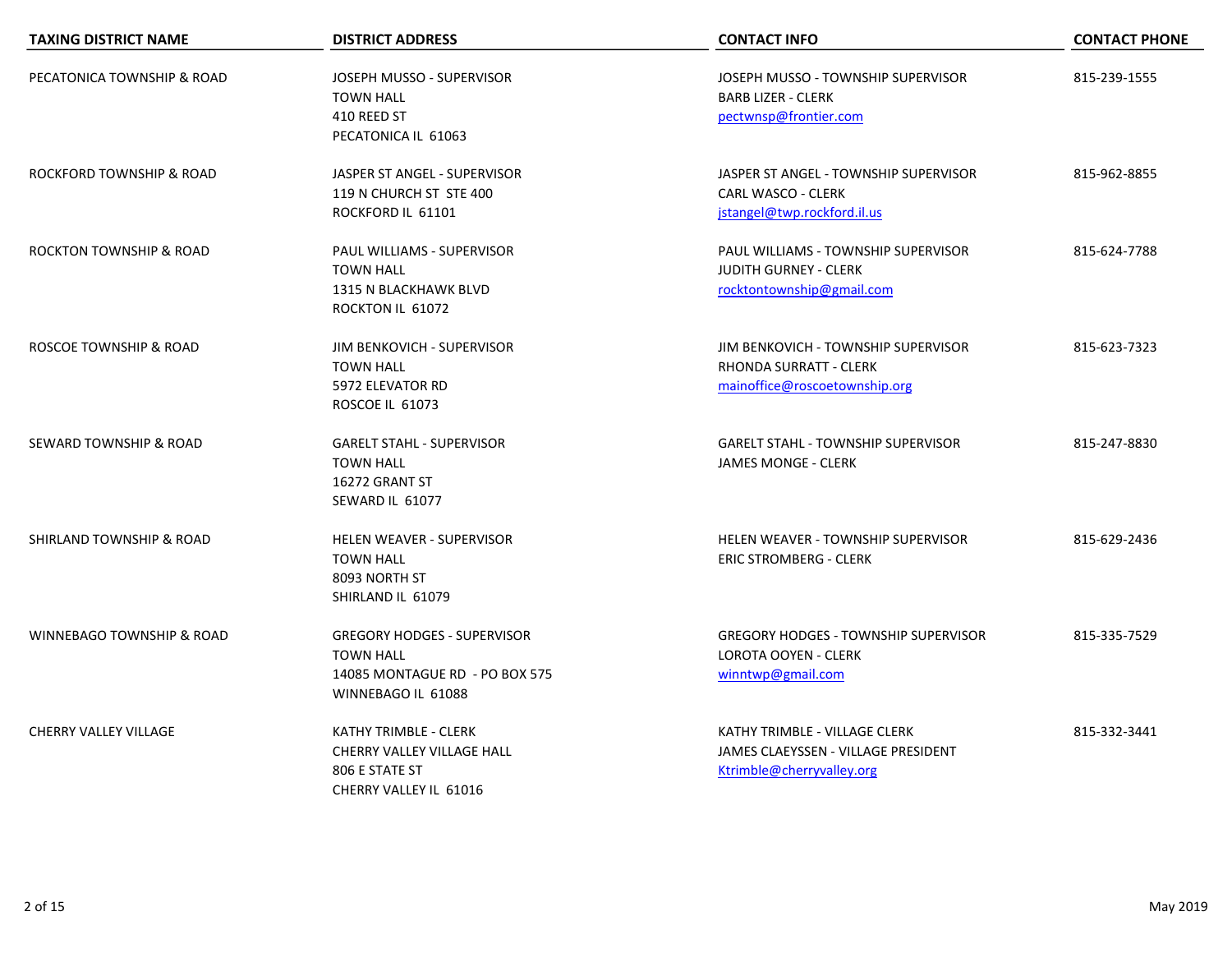| <b>TAXING DISTRICT NAME</b>   | <b>DISTRICT ADDRESS</b>                                                                                     | <b>CONTACT INFO</b>                                                                                                                         | <b>CONTACT PHONE</b>         |
|-------------------------------|-------------------------------------------------------------------------------------------------------------|---------------------------------------------------------------------------------------------------------------------------------------------|------------------------------|
| <b>DURAND VILLAGE</b>         | LINDSEY LEOMBRUNI - CLERK<br>DURAND VILLAGE HALL<br>308 W MAIN ST - PO BOX 166<br>DURAND IL 61024           | LINDSEY LEOMBRUNI - VILLAGE CLERK<br>ROBERT CORWIN - VILLAGE PRESIDENT<br><b>ATTORNEY DARRON BURKE</b><br>villageclerk@villageofdurand.com  | 815-248-2606                 |
| <b>LOVES PARK CITY</b>        | <b>ROBERT J BURDEN - CLERK</b><br>100 HEART BLVD<br>LOVES PARK IL 61111                                     | ROBERT J. BURDEN - CITY CLERK<br><b>GREG JURY - MAYOR</b>                                                                                   | 815-654-5034                 |
| <b>MACHESNEY PARK VILLAGE</b> | LORI MITCHELL - CLERK<br>MACHESNEY PARK VILLAGE HALL<br>300 MACHESNEY RD<br>MACHESNEY PARK IL 61115         | LORI MITCHELL - VILLAGE CLERK<br>STEVE JOHNSON - PRESIDENT/MAYOR<br>clerk@machesneypark.org                                                 | 815-877-5432                 |
| <b>NEW MILFORD VILLAGE</b>    | SHARON BAUMGARTNER - CLERK<br><b>VILLAGE HALL</b><br>6771 11TH ST<br>ROCKFORD IL 61109                      | SHARON BAUMGARTNER - VILLAGE CLERK<br>TIMOTHY OWENS - VILLAGE PRESIDENT<br><b>ATTORNEY JAMES STEVENS</b>                                    | 815-874-7271                 |
| PECATONICA VILLAGE            | <b>GWENN SHIRLEY - CLERK</b><br><b>VILLAGE HALL</b><br>405 MAIN ST - PO BOX 730<br>PECATONICA IL 61063-0730 | <b>GWENN SHIRLEY - VILLAGE CLERK</b><br>WILLIAM SMULL JR - VILLAGE PRESIDENT<br>ATTORNEY GREGORY COX<br>information@villageofpecatonica.com | 815-239-2310<br>815-962-5490 |
| <b>ROCKFORD CITY</b>          | <b>CITY OF ROCKFORD</b><br><b>CITY HALL</b><br>425 E STATE ST<br>ROCKFORD IL 61104                          | CARRIE HAGERTY - DIRECTOR OF FINANCE<br>NICHOLAS MEYER - LEGAL DIRECTOR<br>THOMAS MCNAMARA - MAYOR                                          | 779-348-7300                 |
| <b>ROCKTON VILLAGE</b>        | <b>CHRISTINA STEWART - CLERK</b><br><b>VILLAGE HALL</b><br>110 E MAIN ST<br>ROCKTON IL 61072                | <b>CHRISTINA STEWART - VILLAGE CLERK</b><br>DALE ADAMS - VILLAGE PRESIDENT<br>JAYE QUIMBY - TREASURER                                       | 815-624-7600                 |
| <b>ROSCOE VILLAGE</b>         | <b>LORI TAYLOR - CLERK</b><br><b>VILLAGE HALL</b><br><b>10631 MAIN ST</b><br><b>ROSCOE IL 61073</b>         | <b>LORI TAYLOR - VILLAGE CLERK</b><br><b>MARK SZULA - PRESIDENT</b><br>clerk@villageofroscoe.com                                            | 815-623-2829                 |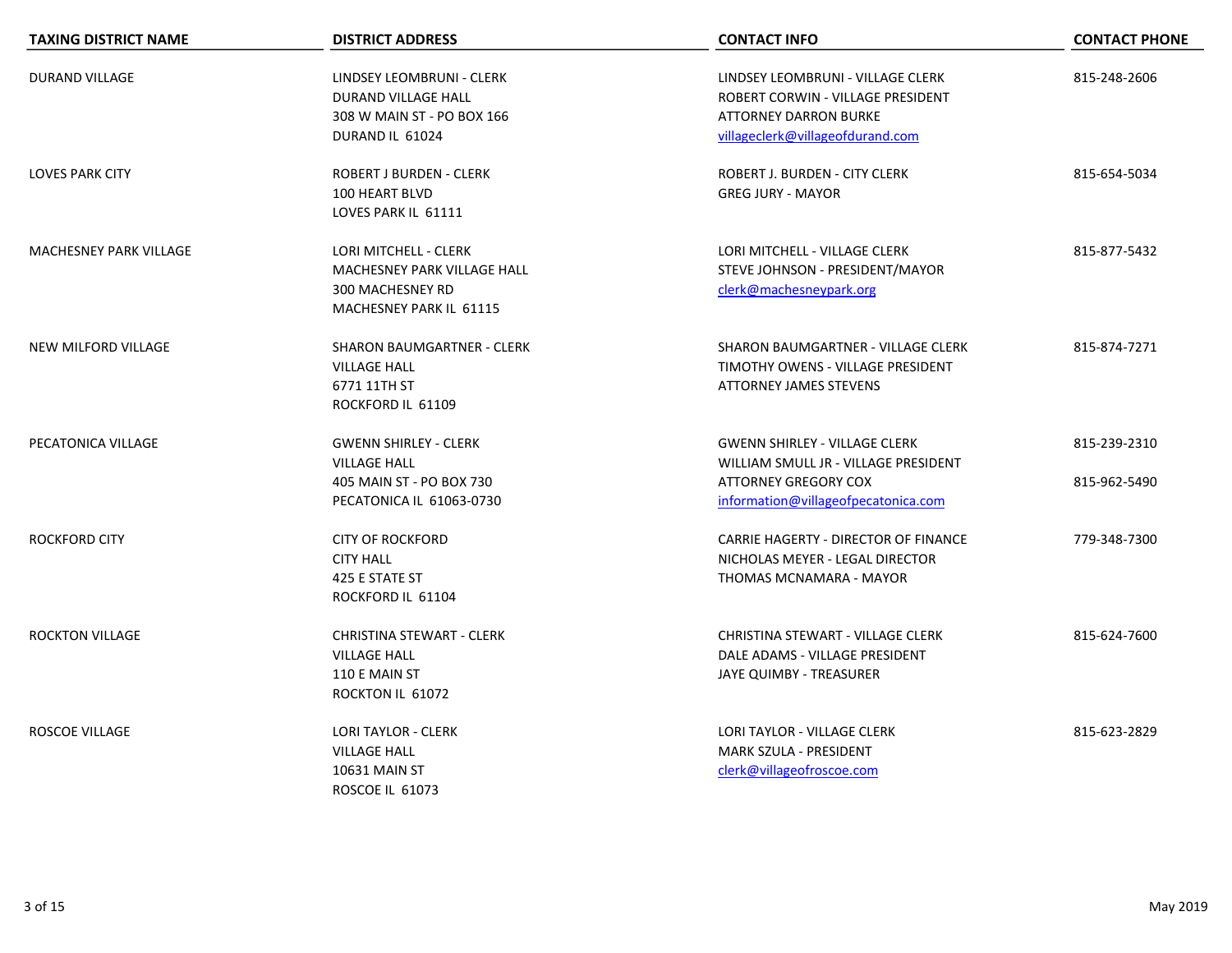| <b>TAXING DISTRICT NAME</b> | <b>DISTRICT ADDRESS</b>                                                                               | <b>CONTACT INFO</b>                                                                                                  | <b>CONTACT PHONE</b>         |
|-----------------------------|-------------------------------------------------------------------------------------------------------|----------------------------------------------------------------------------------------------------------------------|------------------------------|
| <b>SOUTH BELOIT CITY</b>    | <b>TRACY PATRICK - CLERK</b><br><b>CITY HALL</b><br>519 BLACKHAWK BLVD STE 2<br>SOUTH BELOIT IL 61080 | <b>TRACY PATRICK - CITY CLERK</b><br>THEODORE REHL - MAYOR<br>DON ELLIOTT - FINANCE DIRECTOR                         | 815-389-3023                 |
| <b>WINNEBAGO VILLAGE</b>    | SALLY JO HUGGINS - CLERK<br><b>VILLAGE HALL</b><br>108 W MAIN ST<br>WINNEBAGO IL 61088                | SALLY JO HUGGINS - VILLAGE CLERK<br>FRANKLIN EUBANK - VILLAGE PRESIDENT<br>ATTORNEY MARY J. GAZIANO                  | 815-335-2020                 |
| <b>BLACKHAWK FIRE</b>       | C/O ATTORNEY LOU BOWMAN<br>401 W STATE ST STE 201<br>ROCKFORD IL 61101                                | ATTORNEY LOU BOWMAN<br>JONATHAN TRAIL - FIRE CHIEF<br>info@blackhawkfire.org                                         | 815-964-5035<br>815-962-1584 |
| <b>CHERRY VALLEY FIRE</b>   | ADMINISTRATION BUILDING<br>202 E STATE ST<br>CHERRY VALLEY IL 61016                                   | JOE CORL - FIRE CHIEF<br>DOUG HAYES - DEPUTY CHIEF<br><b>GARY MAITLAND - PRESIDENT</b>                               | 815-332-5382                 |
| FIRE 1                      | 115 W HOWARD ST - BOX 185<br>DURAND IL 61024                                                          | MICHAEL MULVAIN - TRUSTEE<br>ATTORNEY JAMES C. THOMPSON                                                              | 815-248-2696                 |
| <b>GERMAN VALLEY FIRE</b>   | JEFF ROSS - TREASURER<br>600 CHURCH ST - PO BOX 46<br><b>GERMAN VALLEY IL 61039</b>                   | JEFF ROSS - TREASURER<br><b>JACK ROSS - TRUSTEE</b><br><b>ATTORNEY FRANK COOK</b>                                    | 815-362-6151                 |
| HARLEM-ROSCOE FIRE          | <b>PO BOX 450</b><br>ROSCOE IL 61073                                                                  | BARTON MUNGER - TRUSTEE/PRESIDENT<br>DONALD SHOEVLIN - FIRE CHIEF<br>ATTORNEY NATHAN J. NOBLE<br>hrfdinfo@gmail.com  | 815-623-7867                 |
| <b>NEW MILFORD FIRE</b>     | C/O ATTORNEY JAMES STEVENS<br>6833 STALTER DR #100<br>ROCKFORD IL 61108                               | <b>ATTORNEY JAMES STEVENS</b><br>ALAN CARLSON - FIRE CHIEF                                                           | 815-962-6611<br>815-874-4880 |
| <b>NORTH PARK FIRE</b>      | C/O NATHAN J NOBLE P.C.<br>ATTY AT LAW - 504 N STATE ST<br>BELVIDERE IL 61008                         | <b>ATTORNEY NATHAN NOBLE</b><br>JOEL HALLSTROM - FIRE CHIEF<br>RON LUNDSTROM - TRUSTEE / TREASURER<br>npfd@npfpd.org | 815-547-7700<br>815-636-3051 |
| <b>NORTHWEST FIRE</b>       | C/O ATTORNEY LOU BOWMAN<br>401 W STATE ST STE 201<br>ROCKFORD IL 61101                                | <b>ATTORNEY LOU BOWMAN</b><br>JERRY CASKEY - FIRE CHIEF                                                              | 815-964-5035<br>815-963-8891 |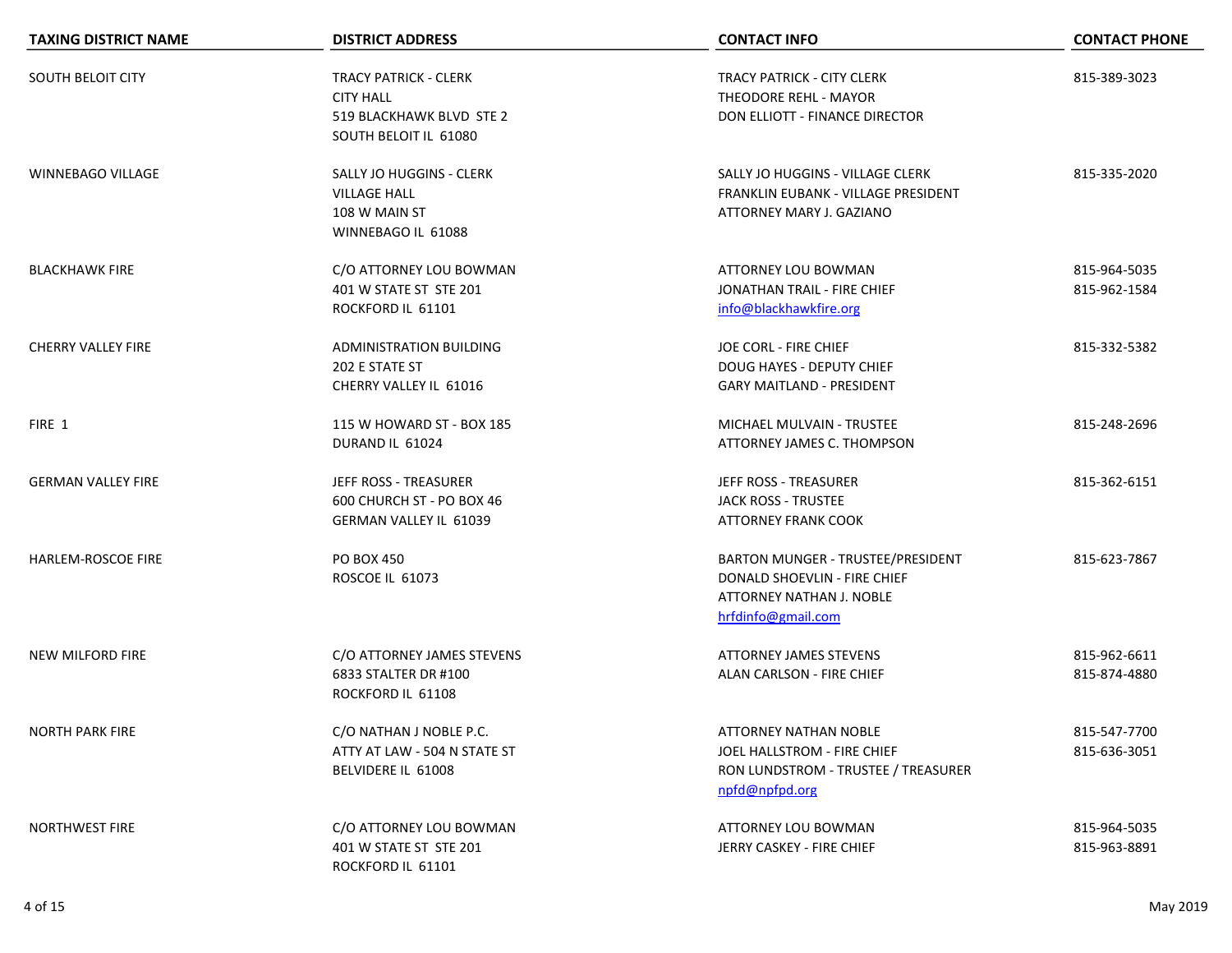| <b>TAXING DISTRICT NAME</b>    | <b>DISTRICT ADDRESS</b>                                                                                                        | <b>CONTACT INFO</b>                                                                                       | <b>CONTACT PHONE</b>                         |
|--------------------------------|--------------------------------------------------------------------------------------------------------------------------------|-----------------------------------------------------------------------------------------------------------|----------------------------------------------|
| PECATONICA FIRE                | 1221 MAIN ST - BOX 307<br>PECATONICA IL 61063                                                                                  | <b>GARLET STAHL - TRUSTEE</b>                                                                             | 815-239-2513                                 |
| <b>ROCK RIVER FIRE</b>         | CITY OF ROCKFORD - LEGAL DEPT<br>425 E STATE ST<br>ROCKFORD IL 61104                                                           | NICHOLAS MEYER - LEGAL DIRECTOR<br>CARRIE HAGERTY - DIRECTOR OF FINANCE                                   | 779-348-7300                                 |
| <b>ROCKTON FIRE</b>            | C/O OTTOSEN BRITZ KELLY COOPER GILBERT & DINOLFO LTD<br><b>ATTN: JOHN KELLY</b><br>1804 NAPER BLVD #350<br>NAPERVILLE IL 60563 | <b>MR JOHN KELLY</b><br>KIRK WILSON - FIRE CHIEF<br><b>BRUCE LANS - TREASURER</b><br>rfpd@rocktonfire.com | 630-682-0085<br>815-624-6010<br>815-988-7703 |
| <b>STILLMAN FIRE</b>           | <b>TOBY BEHMER - TREASURER</b><br>200 S RURAL ST - BOX 503<br>STILLMAN VALLEY IL 61084                                         | CHAD HOEFLE - FIRE CHIEF<br>TOBY BEHMER - TRUSTEE / TREASURER<br>info@stillmanfire.com                    | 815-645-8211                                 |
| <b>WEST SUBURBAN FIRE</b>      | C/O ATTORNEY JAMES STEVENS<br>6833 STALTER DR #100<br>ROCKFORD IL 61108                                                        | <b>ATTORNEY JAMES STEVENS</b><br>KEITH MESCH - FIRE CHIEF                                                 | 815-962-6611<br>815-964-3441                 |
| W B S FIRE                     | <b>LOREN GAMBREL - TREASURER</b><br><b>PO BOX 595</b><br>WINNEBAGO IL 61088                                                    | <b>LOREN GAMBREL - TREASURER</b><br>ATTORNEY DOUGLAS R. HENRY                                             | 815-335-2651<br>815-962-6611                 |
| ROCKFORD PARK DISTRICT         | 401 S MAIN ST<br>ROCKFORD IL 61101                                                                                             | PENNY CHRISTIANS - CHIEF FINANCIAL OFFICER<br>RPDmail@rockfordparkdistrict.org                            | 815-987-8800                                 |
| <b>SUMNER PARK</b>             | 300 W FIRST ST<br>PECATONICA IL 61063                                                                                          | MARK HERBIG - COMMISSIONER<br>PAM HUTTING - COMMISSIONER                                                  | 815-239-1083<br>815-239-1083                 |
| <b>WINNEBAGO PARK DISTRICT</b> | PO BOX 516<br>WINNEBAGO IL 61088                                                                                               | MICHELLE CUNNINGHAM - PARK DIRECTOR<br><b>BRADLEY BULL - TREASURER</b><br>winnebagoparkdistrict.org       | 815-335-3211                                 |
| SEWARD PARK DISTRICT           | 2970 TRACEY ST - PO BOX 111<br>SEWARD IL 61077                                                                                 | KATRYNA KIRBY - COMMISSIONER<br>ATTORNEY LORI MCGIRK<br>sewardparkdistrict@live.com                       | 815-247-8800<br>815-636-9600                 |
| <b>DURAND SANITARY</b>         | DAVID WALLER - TRUSTEE<br>DURAND VILLAGE HALL<br>308 W MAIN ST<br>DURAND IL 61024                                              | DAVID WALLER - TRUSTEE                                                                                    | 815-248-2606                                 |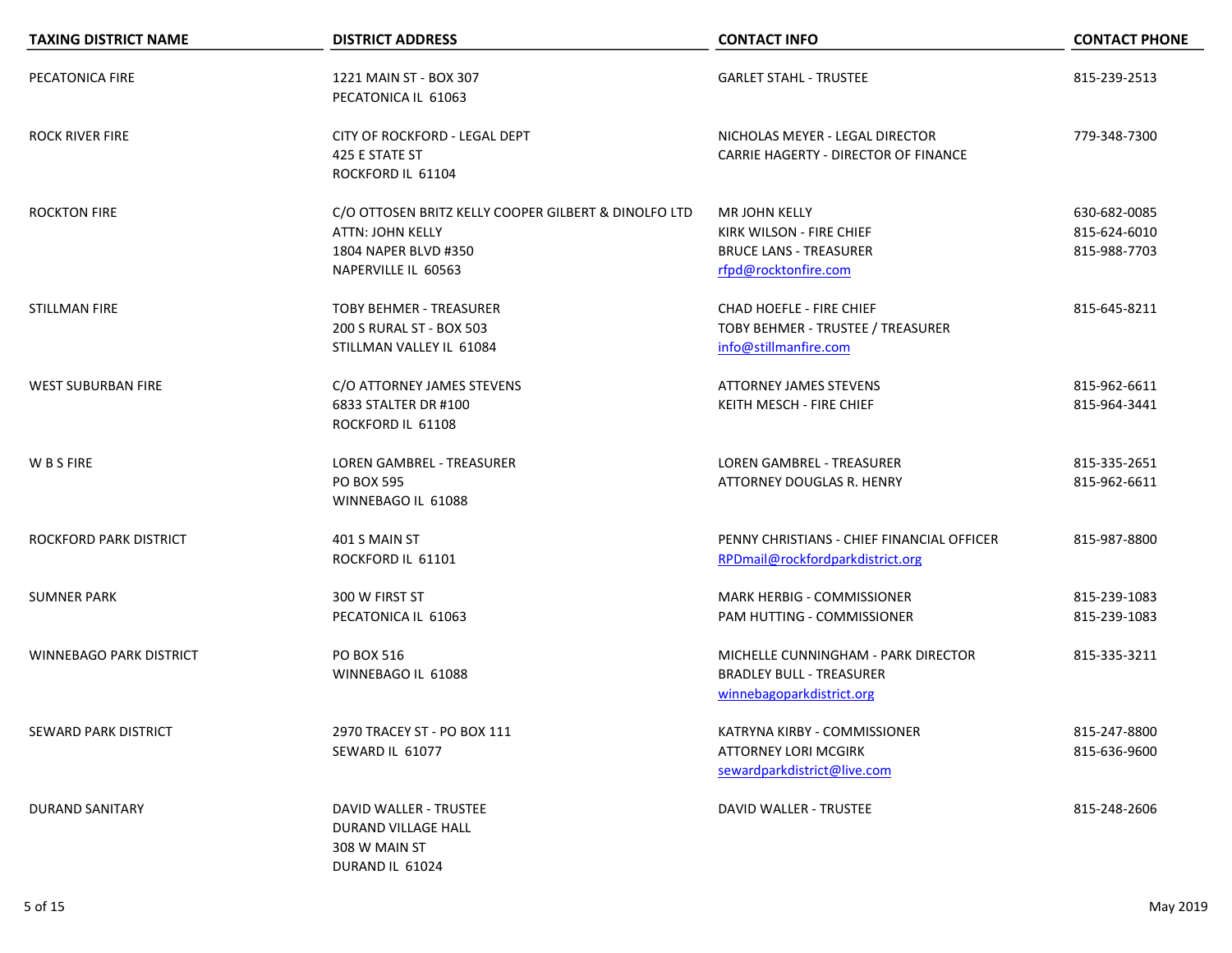| <b>TAXING DISTRICT NAME</b>  | <b>DISTRICT ADDRESS</b>                                              | <b>CONTACT INFO</b>                                                                              | <b>CONTACT PHONE</b> |
|------------------------------|----------------------------------------------------------------------|--------------------------------------------------------------------------------------------------|----------------------|
| ROCK RIVER WATER RECLAMATION | 3501 KISHWAUKEE ST<br>ROCKFORD IL 61109                              | <b>CHRIS BLACK - BUSINESS MANAGER</b><br>TIM HANSON - DISTRICT DIRECTOR<br>info@RRWRD.dst.il.us  | 815-387-7400         |
| PRESTON & CENTRAL TIF        | <b>CITY OF ROCKFORD</b><br>425 E STATE ST<br>ROCKFORD IL 61104       | MUNCIPALITY: CITY OF ROCKFORD                                                                    | 779-348-7300         |
| <b>SEWARD SANITARY</b>       | <b>ANDY CONOVER - TRUSTEE</b><br><b>PO BOX 57</b><br>SEWARD IL 61077 | <b>ANDY CONOVER - TRUSTEE</b>                                                                    | N/A                  |
| <b>CHERRY VALLEY LIBRARY</b> | 755 E STATE ST - PO BOX 449<br>CHERRY VALLEY IL 61016                | JANE LENSER - LIBRARY DIRECTOR                                                                   | 815-332-5161         |
| NORTH SUBURBAN LIBRARY       | 6340 N SECOND ST<br>LOVES PARK IL 61111                              | <b>MARY PETRO - LIBRARY DIRECTOR</b>                                                             | 815-633-4247         |
| PECATONICA LIBRARY           | 400 W 11TH ST<br>PECATONICA IL 61063                                 | PENNY BRYANT - LIBRARY DIRECTOR                                                                  | 815-239-2616         |
| <b>TALCOTT FREE LIBRARY</b>  | 101 E MAIN ST<br>ROCKTON IL 61072                                    | MEGAN GOVE - LIBRARY DIRECTOR<br>GARY KOVANDA - PRESIDENT/TRUSTEE                                | 815-624-7511         |
| <b>WINNEBAGO LIBRARY</b>     | 210 N ELIDA ST - PO BOX 536<br>WINNEBAGO IL 61088                    | KATIE SCHMOYER - LIBRARY DIRECTOR                                                                | 815-335-7050         |
| ROCKFORD CITY LIBRARY        | <b>CITY OF ROCKFORD</b><br>425 E STATE ST<br>ROCKFORD IL 61104       | CARRIE HAGERTY - DIRECTOR OF FINANCE<br>KAREN VAN DRIE - LIBRARY DIRECTOR                        | 779-348-7300         |
| <b>GREATER RKFD AIRPORT</b>  | 60 AIRPORT DR<br>ROCKFORD IL 61109                                   | MICHELLE CASSARO - CFO<br>rfd@flyrfd.com                                                         | 815-969-4000         |
| SOUTH BELOIT CITY LIBRARY    | 519 BLACKHAWK BLVD<br>SOUTH BELOIT IL 61080                          | TRACY PATRICK - CITY CLERK<br>DON ELLIOTT - FINANCE DIRECTOR<br>DOREEN DALMAN - LIBRARY DIRECTOR | 815-389-3023         |
| RKFD - WINN DRAINAGE         | C/O PHILIP WEIGHTMAN<br>855 PARK ER WOODS DR<br>ROCKFORD IL 61102    | PHILIP WEIGHTMAN - PRESIDENT<br>DICK RUNDALL - SECRETARY<br>LOU ANN JOHNSON - TREASURER          | 815-967-0871         |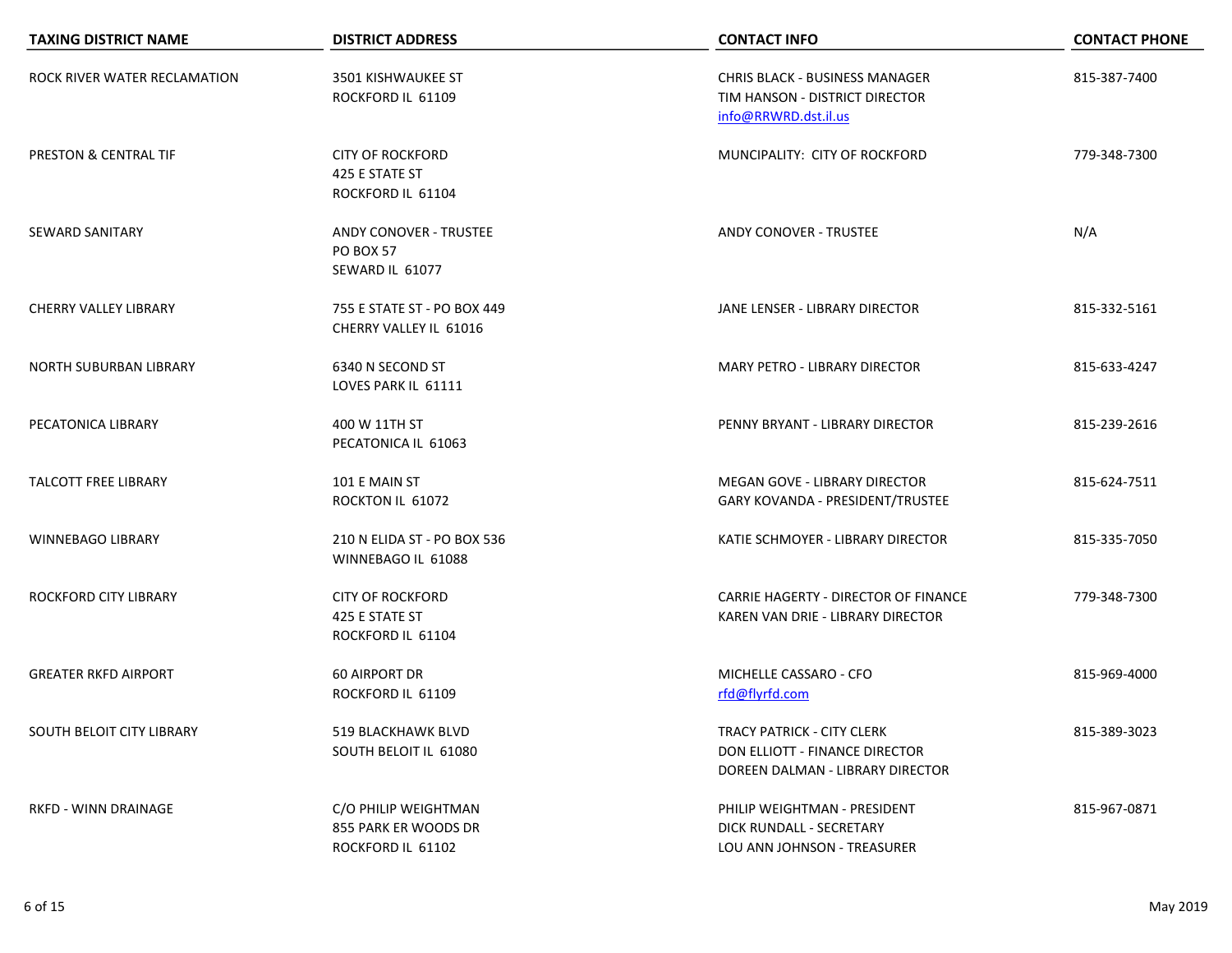| <b>TAXING DISTRICT NAME</b>         | <b>DISTRICT ADDRESS</b>                                                      | <b>CONTACT INFO</b>                                                                    | <b>CONTACT PHONE</b> |
|-------------------------------------|------------------------------------------------------------------------------|----------------------------------------------------------------------------------------|----------------------|
| <b>WESTSIDE TIF #2</b>              | <b>CITY OF ROCKFORD</b><br>425 E STATE ST<br>ROCKFORD IL 61104               | MUNICIPALITY: CITY OF ROCKFORD                                                         | 779-348-7300         |
| LINCOLN-ACRES STREET LIGHT          | N/A                                                                          | NO CONTACT - INACTIVE DISTRICT (LAST LEVY 2004)                                        | N/A                  |
| <b>WASHINGTON PARK STREET LIGHT</b> | C/O ATTORNEY DAVID MARTENSON<br>ONE COURT PLACE STE 404<br>ROCKFORD IL 61101 | ATTORNEY DAVID MARTENSON<br>LORRAINE THURMOND - PRESIDENT/TRUSTEE                      | 815-962-3427         |
| <b>EAST STATE &amp; ALPINE TIF</b>  | <b>CITY OF ROCKFORD</b><br>425 E STATE ST<br>ROCKFORD IL 61104               | MUNICIPALITY: CITY OF ROCKFORD                                                         | 779-348-7300         |
| <b>WEST STATE &amp; CENTRAL TIF</b> | <b>CITY OF ROCKFORD</b><br>425 E STATE ST<br>ROCKFORD IL 61104               | MUNICIPALITY: CITY OF ROCKFORD                                                         | 779-348-7300         |
| <b>WEST STATE &amp; KILBURN TIF</b> | <b>CITY OF ROCKFORD</b><br>425 E STATE ST<br>ROCKFORD IL 61104               | MUNICIPALITY: CITY OF ROCKFORD                                                         | 779-348-7300         |
| HARLEM SCHOOL DISTRICT #122         | 8605 N SECOND ST<br>MACHESNEY PARK IL 61115                                  | DR JULIE MORRIS - SUPERINTENDENT<br>JOSHUA AURAND - ASST SUPT BUSINESS OPERATIONS      | 815-654-4500         |
| KINNIKINNICK SCHOOL DISTRICT #131   | <b>5410 PINE LN</b><br>ROSCOE IL 61073                                       | KELI FREEDLUND - SUPERINTENDENT<br>BRETT HRUBY - BUSINESS SERVICES ADMINISTRATOR       | 815-623-2837         |
| PRAIRIE HILL SCHOOL DISTRICT #133   | 6605 PRAIRIE HILL RD<br>SOUTH BELOIT IL 61080                                | <b>CLINT CZIZEK - SUPERINTENDENT</b>                                                   | 815-389-3964         |
| SHIRLAND SCHOOL DISTRICT #134       | 8020 NORTH ST<br>SHIRLAND IL 61079                                           | JOHN ULFERTS - SUPERINTENDENT<br><b>CATHERINE SWEENEY - FINANCE</b>                    | 815-629-2000         |
| <b>ROCKTON SCHOOL DISTRICT #140</b> | 1050 E UNION ST<br>ROCKTON IL 61072                                          | <b>GLENN TERRY - SUPERINTENDENT</b><br>KIM GARST - BUSINESS MANAGER                    | 815-624-7143         |
| NORTH BOONE SCHOOL DISTRICT #200    | 17641 POPLAR GROVE RD STE A<br>POPLAR GROVE IL 61065                         | DR MICHAEL GREENLEE - SUPERINTENDENT<br>MELISSA GEYMAN - DIRECTOR OF BUSINESS SERVICES | 815-765-3322         |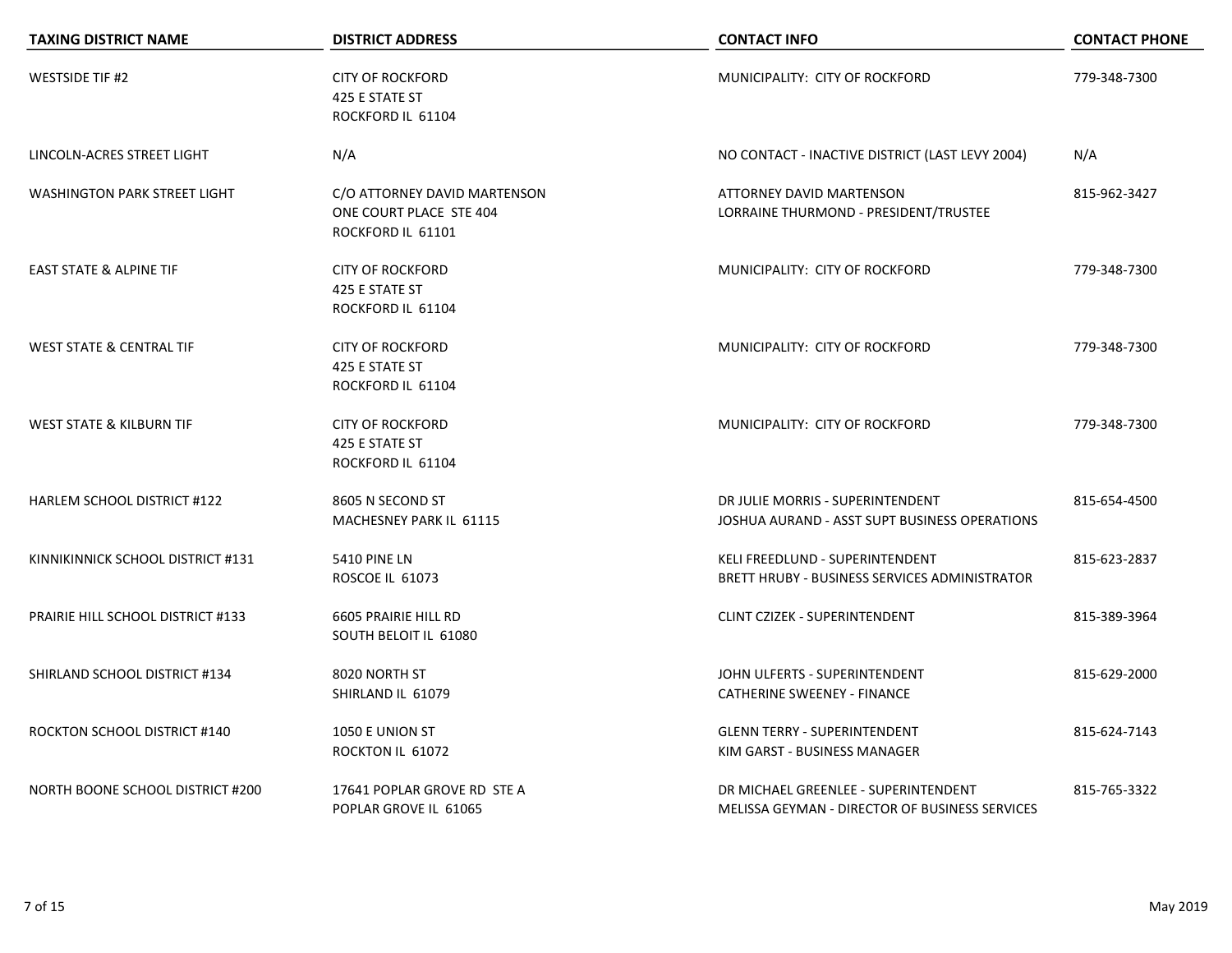| <b>TAXING DISTRICT NAME</b>          | <b>DISTRICT ADDRESS</b>                                        | <b>CONTACT INFO</b>                                                       | <b>CONTACT PHONE</b> |
|--------------------------------------|----------------------------------------------------------------|---------------------------------------------------------------------------|----------------------|
| ROCKFORD SCHOOL DISTRICT #205        | 501 SEVENTH ST<br>ROCKFORD IL 61104-1221                       | MICHELLE JAHR - CFO<br>MICHELE SATHER - EXEC DIRECTOR OF BUDGET           | 815-966-3000         |
| HONONEGAH HIGH SD #207               | 307 SALEM ST<br>ROCKTON IL 61072                               | MICHAEL DUGAN - SUPERINTENDENT<br>PAM KIBBONS - FINANCE DIRECTOR          | 815-624-5010         |
| <b>MERIDIAN SCHOOL DISTRICT #223</b> | 207 W MAIN ST<br>STILLMAN VALLEY IL 61084                      | PHILLIP CAPOSEY - SUPERINTENDENT                                          | 815-645-2230         |
| SOUTH BELOIT SCHOOL DISTRICT #320    | 850 HAYES AVE<br>SOUTH BELOIT IL 61080                         | <b>SCOTT L FISHER - SUPERINTENDENT</b><br><b>TERRI GILLE - BOOKKEEPER</b> | 815-389-3478         |
| PECATONICA UNIT SD #321              | 1300 MAIN ST<br>PECATONICA IL 61063                            | <b>WILLIAM FALLER - SUPERINTENDENT</b>                                    | 815-239-1639         |
| DURAND UNIT SD #322                  | 200 W SOUTH ST<br>DURAND IL 61024                              | KURT ALBERSTETT - SUPERINTENDENT<br>BILL DAMON - BUSINESS DIRECTOR        | 815-248-2171         |
| WINNEBAGO UNIT SD #323               | 304 E MCNAIR RD STE 323<br>WINNEBAGO IL 61088                  | DR JOHN SCHWUCHOW - SUPERINTENDENT<br>CONNIE FRANKLIN - FISCAL ASSISTANT  | 815-335-2456         |
| <b>HIAWATHA SCHOOL DISTRICT #426</b> | 410 S FIRST ST<br>KIRKLAND IL 60146                            | JARED POYNTER - SUPERINTENDENT                                            | 815-522-6676         |
| ROCK VALLEY COLLEGE (COLLEGE 511)    | 3301 N MULFORD RD<br>ROCKFORD IL 61114                         | BETH YOUNG - VP & CFO                                                     | 815-921-4001         |
| KISHWAUKEE COLLEGE (COLLEGE 523)     | 21193 MALTA RD<br>MALTA IL 60150                               | DR LAURIE BOROWICZ - PRESIDENT<br>JILL HANSEN - CFO                       | 815-825-2086         |
| <b>NORTH MAIN &amp; AUBURN TIF</b>   | <b>CITY OF ROCKFORD</b><br>425 E STATE ST<br>ROCKFORD IL 61104 | MUNICIPALITY: CITY OF ROCKFORD                                            | 779-348-7300         |
| JACKSON SCHOOL TIF                   | <b>CITY OF ROCKFORD</b><br>425 E STATE ST<br>ROCKFORD IL 61104 | MUNICIPALITY: CITY OF ROCKFORD                                            | 779-348-7300         |
| <b>NORTH MAIN TIF</b>                | <b>CITY OF ROCKFORD</b><br>425 E STATE ST<br>ROCKFORD IL 61104 | MUNICIPALITY: CITY OF ROCKFORD                                            | 779-348-7300         |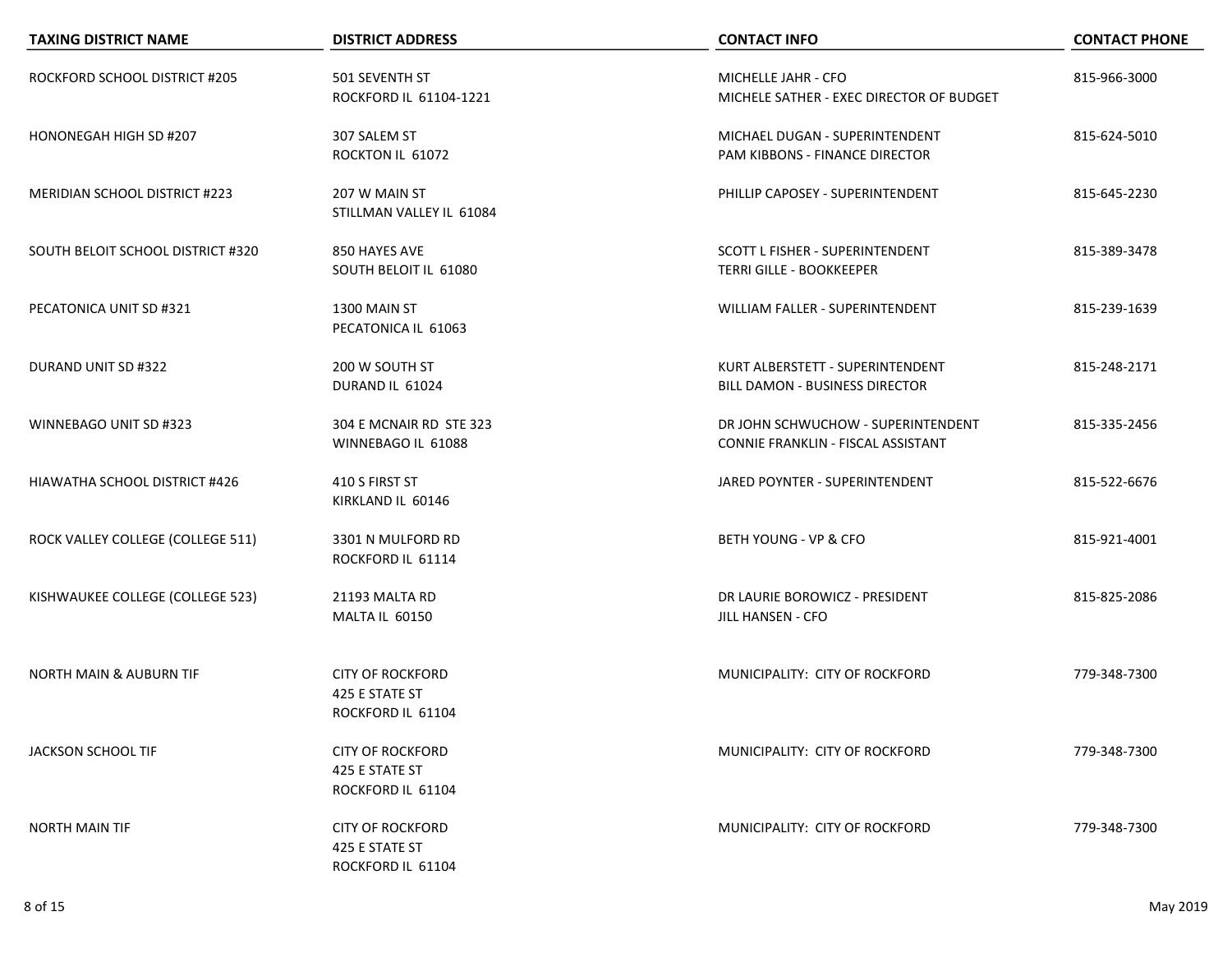| <b>TAXING DISTRICT NAME</b>              | <b>DISTRICT ADDRESS</b>               | <b>CONTACT INFO</b>                       | <b>CONTACT PHONE</b> |
|------------------------------------------|---------------------------------------|-------------------------------------------|----------------------|
|                                          |                                       |                                           |                      |
| <b>GLOBAL TRADE TIF #1</b>               | <b>CITY OF ROCKFORD</b>               | MUNICIPALITY: CITY OF ROCKFORD            | 779-348-7300         |
|                                          | 425 E STATE ST                        |                                           |                      |
|                                          | ROCKFORD IL 61104                     |                                           |                      |
| <b>MACHESNEY PARK TIF</b>                | VILLAGE OF MACHESNEY                  | MUNICIPALITY: VILLAGE OF MACHESNEY        | 815-877-5432         |
|                                          | 300 MACHESNEY RD                      |                                           |                      |
|                                          | MACHESNEY PARK IL 61115               |                                           |                      |
| BURRITT / HARRISON / SHIRLAND MULTI TWSP | STEVEN WILKE - SUPERVISOR             | STEVEN WILKE - TOWNSHIP SUPERVISOR        | 815-222-8456         |
|                                          | 11105 FARM SCHOOL RD                  |                                           |                      |
|                                          | DURAND IL 61024                       |                                           |                      |
| DURAND / LAONA MULTI TOWNSHIP            | DAVID WALLER - SUPERVISOR             | DAVID WALLER - TOWNSHIP SUPERVISOR        | 815-248-3430         |
|                                          | <b>PO BOX 534</b>                     | JANET COX - CLERK                         |                      |
|                                          | DURAND IL 61024                       |                                           |                      |
| SOUTH ROCKFORD TIF                       | <b>CITY OF ROCKFORD</b>               | MUNICIPALITY: CITY OF ROCKFORD            | 779-348-7300         |
|                                          | 425 E STATE ST                        |                                           |                      |
|                                          | ROCKFORD IL 61104                     |                                           |                      |
| LINCOLNWOOD TIF                          | <b>CITY OF ROCKFORD</b>               | MUNICIPALITY: CITY OF ROCKFORD            | 779-348-7300         |
|                                          | 425 E STATE ST                        |                                           |                      |
|                                          | ROCKFORD IL 61104                     |                                           |                      |
| <b>DURAND VILLAGE TIF</b>                | <b>VILLAGE OF DURAND</b>              | MUNICIPALITY: VILLAGE OF DURAND           | 815-248-2606         |
|                                          | 308 W MAIN ST                         |                                           |                      |
|                                          | DURAND IL 61024                       |                                           |                      |
| SPRINGFIELD CORNERS TIF                  | <b>CITY OF ROCKFORD</b>               | MUNICIPALITY: CITY OF ROCKFORD            | 779-348-7300         |
|                                          | 425 E STATE ST                        |                                           |                      |
|                                          | ROCKFORD IL 61104                     |                                           |                      |
| <b>COUNTRY OAKS SSA</b>                  | ROCK RIVER WATER RECLAMATION DISTRICT | ROCK RIVER WATER RECLAMATION DISTRICT     | 815-387-7400         |
|                                          | PO BOX 7480                           |                                           |                      |
|                                          | ROCKFORD IL 61126                     |                                           |                      |
| PEC / SEWARD MULTI TOWNSHIP              | <b>GARELT STAHL - SUPERVISOR</b>      | <b>GARELT STAHL - TOWNSHIP SUPERVISOR</b> | 815-222-7278         |
|                                          | 410 REED ST                           |                                           |                      |
|                                          | PECATONICA IL 61063                   |                                           |                      |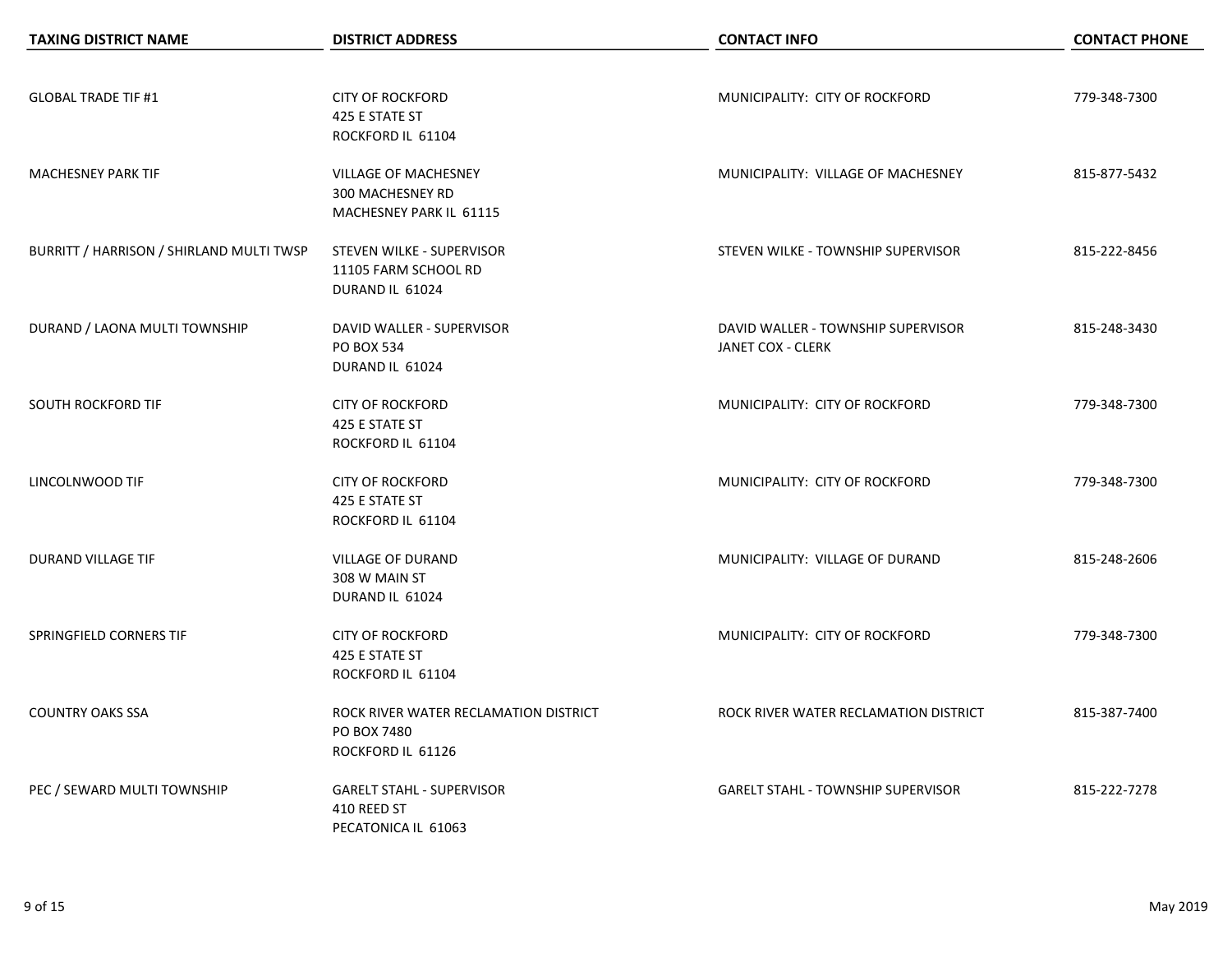| <b>TAXING DISTRICT NAME</b>         | <b>DISTRICT ADDRESS</b>                    | <b>CONTACT INFO</b>                | <b>CONTACT PHONE</b> |
|-------------------------------------|--------------------------------------------|------------------------------------|----------------------|
| <b>WAGON WHEEL TIF</b>              | <b>VILLAGE OF ROCKTON</b><br>110 E MAIN ST | MUNICIPALITY: VILLAGE OF ROCKTON   | 815-624-7600         |
|                                     | ROCKTON IL 61072                           |                                    |                      |
| <b>RIVER OAKS TIF</b>               | <b>CITY OF ROCKFORD</b>                    | MUNICIPALITY: CITY OF ROCKFORD     | 779-348-7300         |
|                                     | 425 E STATE ST                             |                                    |                      |
|                                     | ROCKFORD IL 61104                          |                                    |                      |
| <b>GARRISON SCHOOL TIF</b>          | <b>CITY OF ROCKFORD</b>                    | MUNICIPALITY: CITY OF ROCKFORD     | 779-348-7300         |
|                                     | 425 E STATE ST                             |                                    |                      |
|                                     | ROCKFORD IL 61104                          |                                    |                      |
| KISHWAUKEE & HARRISON TIF           | <b>CITY OF ROCKFORD</b>                    | MUNICIPALITY: CITY OF ROCKFORD     | 779-348-7300         |
|                                     | 425 E STATE ST                             |                                    |                      |
|                                     | ROCKFORD IL 61104                          |                                    |                      |
| LINCOLNWOOD TIF #2                  | <b>CITY OF ROCKFORD</b>                    | MUNICIPALITY: CITY OF ROCKFORD     | 779-348-7300         |
|                                     | 425 E STATE ST                             |                                    |                      |
|                                     | ROCKFORD IL 61104                          |                                    |                      |
| <b>HOPE VI TIF</b>                  | <b>CITY OF ROCKFORD</b>                    | MUNICIPALITY: CITY OF ROCKFORD     | 779-348-7300         |
|                                     | 425 E STATE ST                             |                                    |                      |
|                                     | ROCKFORD IL 61104                          |                                    |                      |
| <b>NORTH 2ND TIF LOVES PARK</b>     | <b>CITY OF LOVES PARK</b>                  | MUNICIPALITY: CITY OF LOVES PARK   | 815-654-5034         |
|                                     | 100 HEART BLVD                             |                                    |                      |
|                                     | LOVES PARK IL 61111                        |                                    |                      |
| <b>GLOBAL TRADE TIF #2</b>          | <b>CITY OF ROCKFORD</b>                    | MUNICIPALITY: CITY OF ROCKFORD     | 779-348-7300         |
|                                     | 425 E STATE ST                             |                                    |                      |
|                                     | ROCKFORD IL 61104                          |                                    |                      |
| ASSISTED LIVING / RIVER HOUSING TIF | <b>CITY OF ROCKFORD</b>                    | MUNICIPALITY: CITY OF ROCKFORD     | 779-348-7300         |
|                                     | 425 E STATE ST                             |                                    |                      |
|                                     | ROCKFORD IL 61104                          |                                    |                      |
| NORTH 2ND TIF - MACHESNEY PARK      | <b>VILLAGE OF MACHESNEY</b>                | MUNICIPALITY: VILLAGE OF MACHESNEY | 815-877-5432         |
|                                     | 300 MACHESNEY RD                           |                                    |                      |
|                                     | MACHESNEY PARK IL 61115                    |                                    |                      |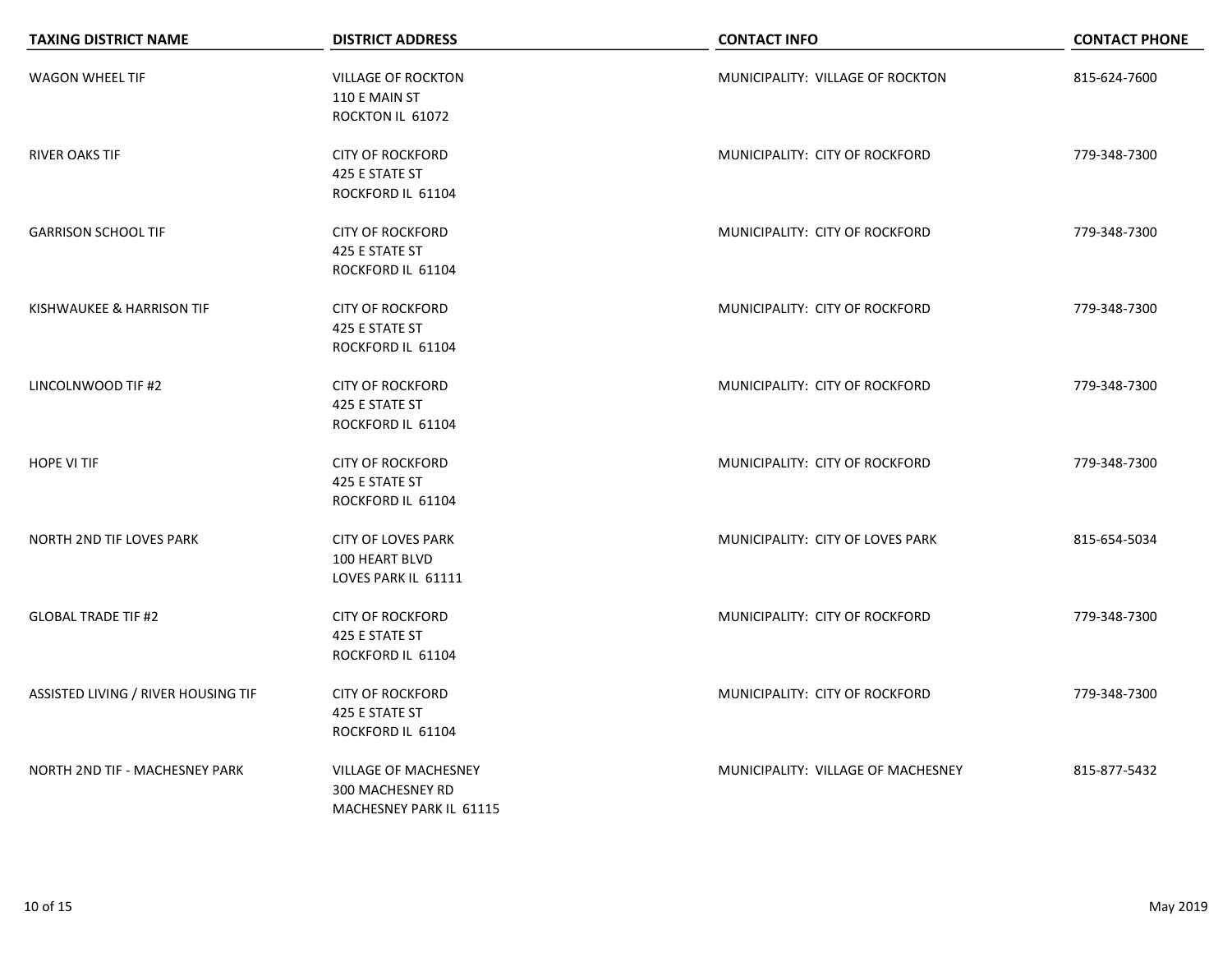| <b>TAXING DISTRICT NAME</b>     | <b>DISTRICT ADDRESS</b>                                            | <b>CONTACT INFO</b>                 | <b>CONTACT PHONE</b> |
|---------------------------------|--------------------------------------------------------------------|-------------------------------------|----------------------|
| HARVEST HILLS SSA               | <b>CITY OF LOVES PARK</b><br>100 HEART BLVD<br>LOVES PARK IL 61111 | MUNICIPALITY: CITY OF LOVES PARK    | 815-654-5034         |
| <b>MAIN &amp; WHITMAN TIF</b>   | <b>CITY OF ROCKFORD</b><br>425 E STATE ST<br>ROCKFORD IL 61104     | MUNICIPALITY: CITY OF ROCKFORD      | 779-348-7300         |
| MIDTOWN TIF                     | <b>CITY OF ROCKFORD</b><br>425 E STATE ST<br>ROCKFORD IL 61104     | MUNICIPALITY: CITY OF ROCKFORD      | 779-348-7300         |
| KISHWAUKEE & HARRISON TIF #2    | <b>CITY OF ROCKFORD</b><br>425 E STATE ST<br>ROCKFORD IL 61104     | MUNICIPALITY: CITY OF ROCKFORD      | 779-348-7300         |
| <b>FORMER BELOIT CORP TIF</b>   | <b>VILLAGE OF ROCKTON</b><br>110 E MAIN ST<br>ROCKTON IL 61072     | MUNICIPALITY: VILLAGE OF ROCKTON    | 815-624-7600         |
| <b>GLOBAL TRADE TIF #3</b>      | <b>CITY OF ROCKFORD</b><br>425 E STATE ST<br>ROCKFORD IL 61104     | MUNICIPALITY: CITY OF ROCKFORD      | 779-348-7300         |
| <b>RIVER DISTRICT NORTH TIF</b> | <b>CITY OF ROCKFORD</b><br>425 E STATE ST<br>ROCKFORD IL 61104     | MUNICIPALITY: CITY OF ROCKFORD      | 779-348-7300         |
| <b>BROADWAY TIF</b>             | <b>CITY OF ROCKFORD</b><br>425 E STATE ST<br>ROCKFORD IL 61104     | MUNICIPALITY: CITY OF ROCKFORD      | 779-348-7300         |
| <b>EAST RIVER TIF</b>           | <b>CITY OF ROCKFORD</b><br>425 E STATE ST<br>ROCKFORD IL 61104     | MUNICIPALITY: CITY OF ROCKFORD      | 779-348-7300         |
| SUMNER ROAD / GROVE ST TIF      | VILLAGE OF PECATONICA<br>405 MAIN ST<br>PECATONICA IL 61063        | MUNICIPALITY: VILLAGE OF PECATONICA | 815-239-2310         |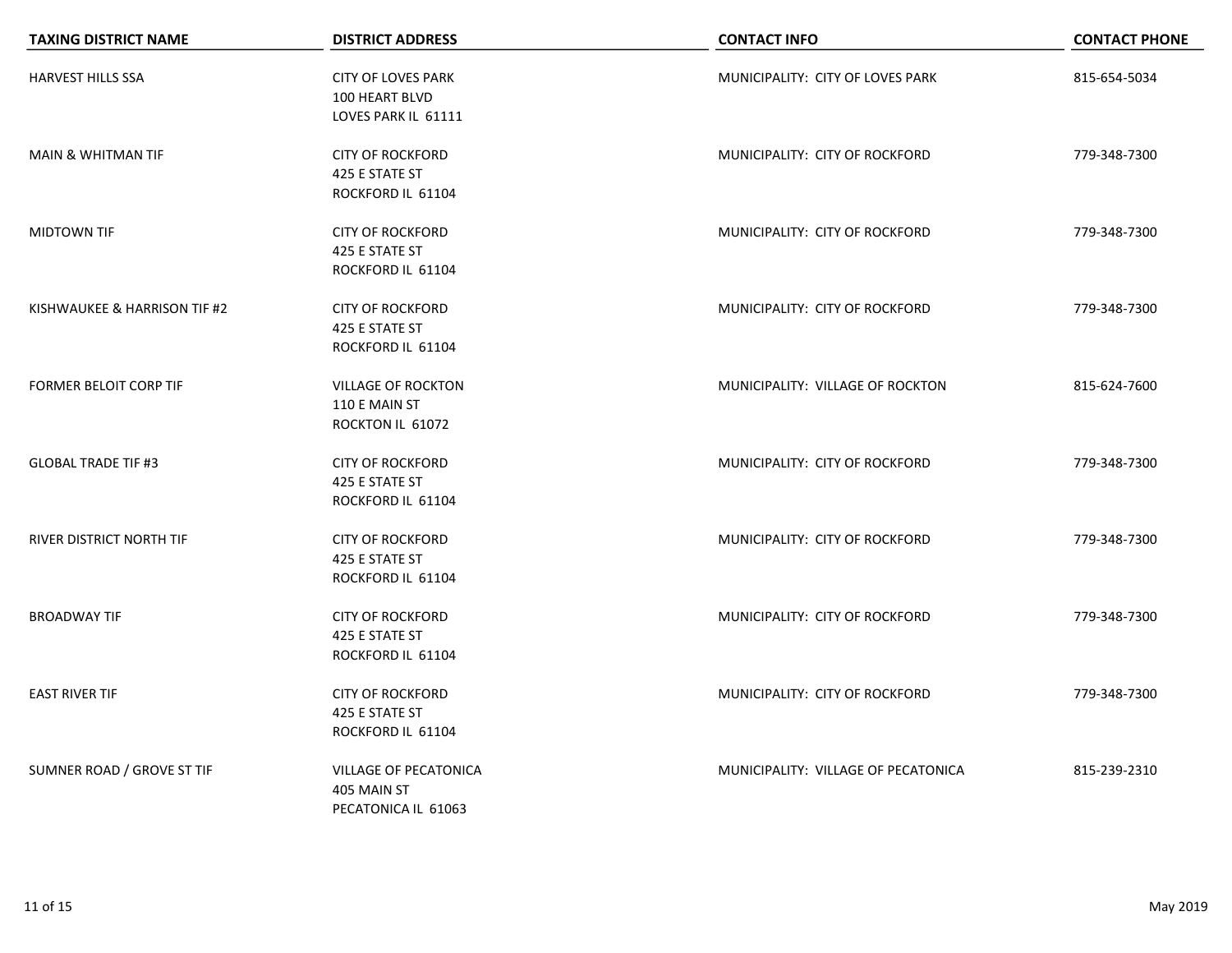| <b>TAXING DISTRICT NAME</b>       | <b>DISTRICT ADDRESS</b>                                                    | <b>CONTACT INFO</b>                    | <b>CONTACT PHONE</b> |
|-----------------------------------|----------------------------------------------------------------------------|----------------------------------------|----------------------|
| <b>LOVES PARK CORP CENTER TIF</b> | <b>CITY OF LOVES PARK</b><br>100 HEART BLVD<br>LOVES PARK IL 61111         | MUNICIPALITY: CITY OF LOVES PARK       | 815-654-5034         |
| <b>WESTSTONE TIF</b>              | <b>VILLAGE OF MACHESNEY</b><br>300 MACHESNEY RD<br>MACHESNEY PARK IL 61115 | MUNICIPALITY: VILLAGE OF MACHESNEY     | 815-877-5432         |
| NORTH WILLOW CREEK TIF            | <b>VILLAGE OF MACHESNEY</b><br>300 MACHESNEY RD<br>MACHESNEY PARK IL 61115 | MUNICIPALITY: VILLAGE OF MACHESNEY     | 815-877-5432         |
| SOUTH WILLOW CREEK TIF            | <b>VILLAGE OF MACHESNEY</b><br>300 MACHESNEY RD<br>MACHESNEY PARK IL 61115 | MUNICIPALITY: VILLAGE OF MACHESNEY     | 815-877-5432         |
| <b>GLOBAL TRADEPARK SOUTH TIF</b> | <b>CITY OF ROCKFORD</b><br>425 E STATE ST<br>ROCKFORD IL 61104             | MUNICIPALITY: CITY OF ROCKFORD         | 779-348-7300         |
| <b>I-39 / BAXTER ROAD TIF</b>     | VILLAGE OF CHERRY VALLEY<br>806 E STATE ST<br>CHERRY VALLEY IL 61016       | MUNICIPALITY: VILLAGE OF CHERRY VALLEY | 815-332-3441         |
|                                   | AND:<br>VILLAGE OF NEW MILFORD<br>6771 11TH ST<br>ROCKFORD IL 61109        | MUNICIPALITY: VILLAGE OF NEW MILFORD   | 815-874-7271         |
| <b>ZENITH CUTTER TIF</b>          | <b>CITY OF LOVES PARK</b><br>100 HEART BLVD<br>LOVES PARK IL 61111         | MUNICIPALITY: CITY OF LOVES PARK       | 815-654-5034         |
| SPRING CREEK LAKES TIF            | <b>CITY OF LOVES PARK</b><br>100 HEART BLVD<br>LOVES PARK IL 61111         | MUNICIPALITY: CITY OF LOVES PARK       | 815-654-5034         |
| FORMER WARNER ELECTRIC TIF        | VILLAGE OF ROSCOE<br>10631 MAIIN ST<br>ROSOCE IL 61073                     | MUNICIPALITY: VILLAGE OF ROSCOE        | 815-623-2829         |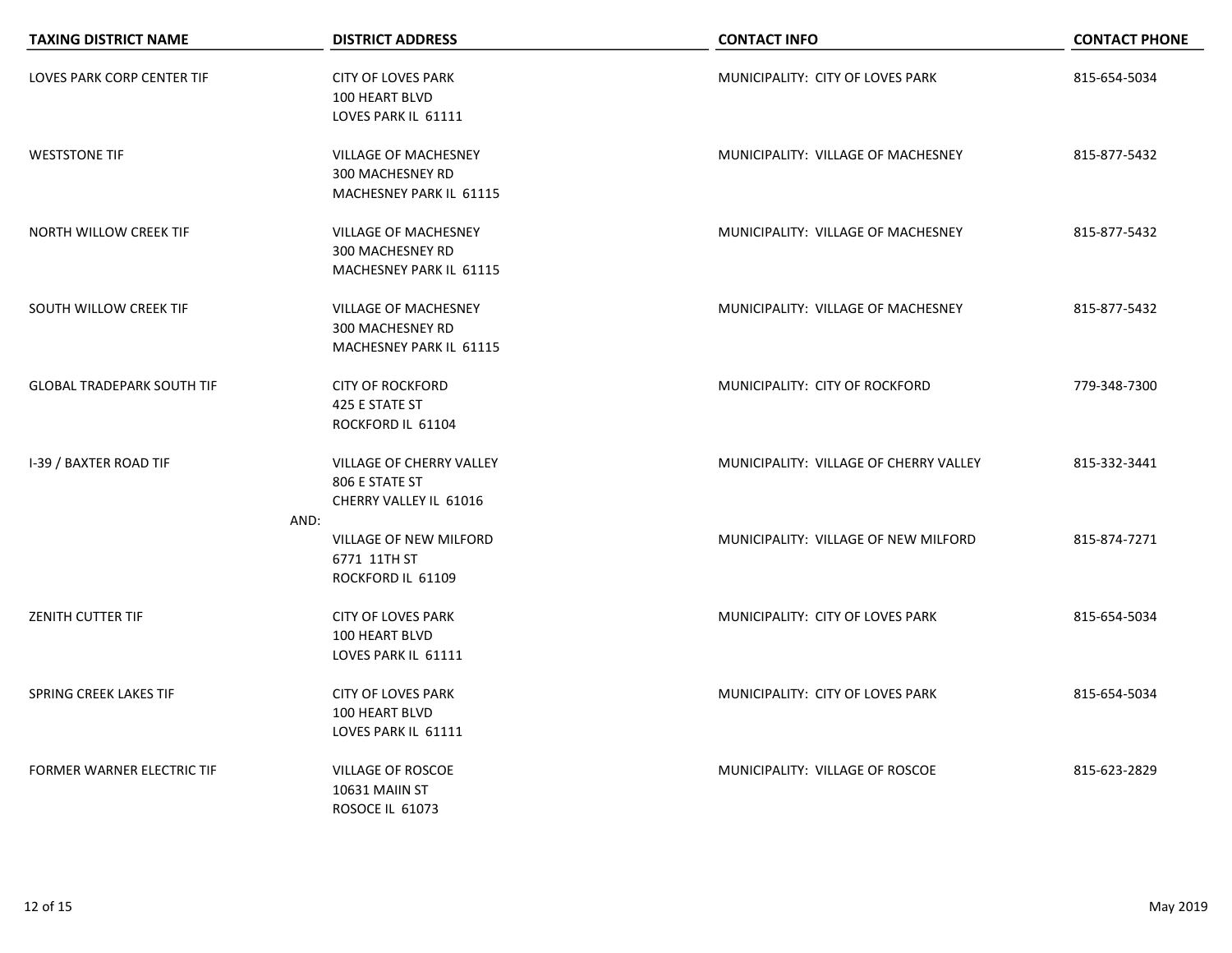| <b>TAXING DISTRICT NAME</b>     | <b>DISTRICT ADDRESS</b>                                                           | <b>CONTACT INFO</b>                    | <b>CONTACT PHONE</b> |
|---------------------------------|-----------------------------------------------------------------------------------|----------------------------------------|----------------------|
| PERRYVILLE ROAD SSA             | <b>CITY OF LOVES PARK</b><br>100 HEART BLVD<br>LOVES PARK IL 61111                | MUNICIPALITY: CITY OF LOVES PARK       | 815-654-5034         |
| OLDE RIVER RIDGE PLAT 6 SSA     | <b>VILLAGE OF MACHESNEY</b><br>300 MACHESNEY RD<br>MACHESNEY PARK IL 61115        | MUNICIPALITY: VILLAGE OF MACHESNEY     | 815-877-5432         |
| JEFFERSON / NORTH 3RD ST TIF    | <b>CITY OF ROCKFORD</b><br>425 E STATE ST<br>ROCKFORD IL 61104                    | MUNICIPALITY: CITY OF ROCKFORD         | 779-348-7300         |
| <b>I-39 BAXTER ROAD SSA</b>     | VILLAGE OF CHERRY VALLEY<br>806 E STATE ST<br>CHERRY VALLEY IL 61016              | MUNICIPALITY: VILLAGE OF CHERRY VALLEY | 815-332-3441         |
|                                 | AND:<br><b>VILLAGE OF NEW MILFORD</b><br>6771 11TH ST<br>ROCKFORD IL 61109        | MUNICIPALITY: VILLAGE OF NEW MILFORD   | 815-874-7271         |
| MULFORD & EAST STATE STREET TIF | <b>CITY OF ROCKFORD</b><br>425 E STATE ST<br>ROCKFORD IL 61104                    | MUNICIPALITY: CITY OF ROCKFORD         | 779-348-7300         |
| <b>SOUTH BELOIT SSA 1</b>       | <b>CITY OF SOUTH BELOIT</b><br>519 BLACKHAWK BLVD<br>SOUTH BELOIT IL 61080        | MUNICIPALITY: CITY OF SOUTH BELOIT     | 815-389-3023         |
| <b>SOUTH BELOIT SSA 2</b>       | <b>CITY OF SOUTH BELOIT</b><br>519 BLACKHAWK BLVD<br>SOUTH BELOIT IL 61080        | MUNICIPALITY: CITY OF SOUTH BELOIT     | 815-389-3023         |
| <b>SOUTH BELOIT SSA 3</b>       | <b>CITY OF SOUTH BELOIT</b><br><b>519 BLACKHAWK BLVD</b><br>SOUTH BELOIT IL 61080 | MUNICIPALITY: CITY OF SOUTH BELOIT     | 815-389-3023         |
| <b>SOUTH BELOIT SSA 4</b>       | <b>CITY OF SOUTH BELOIT</b><br><b>519 BLACKHAWK BLVD</b><br>SOUTH BELOIT IL 61080 | MUNICIPALITY: CITY OF SOUTH BELOIT     | 815-389-3023         |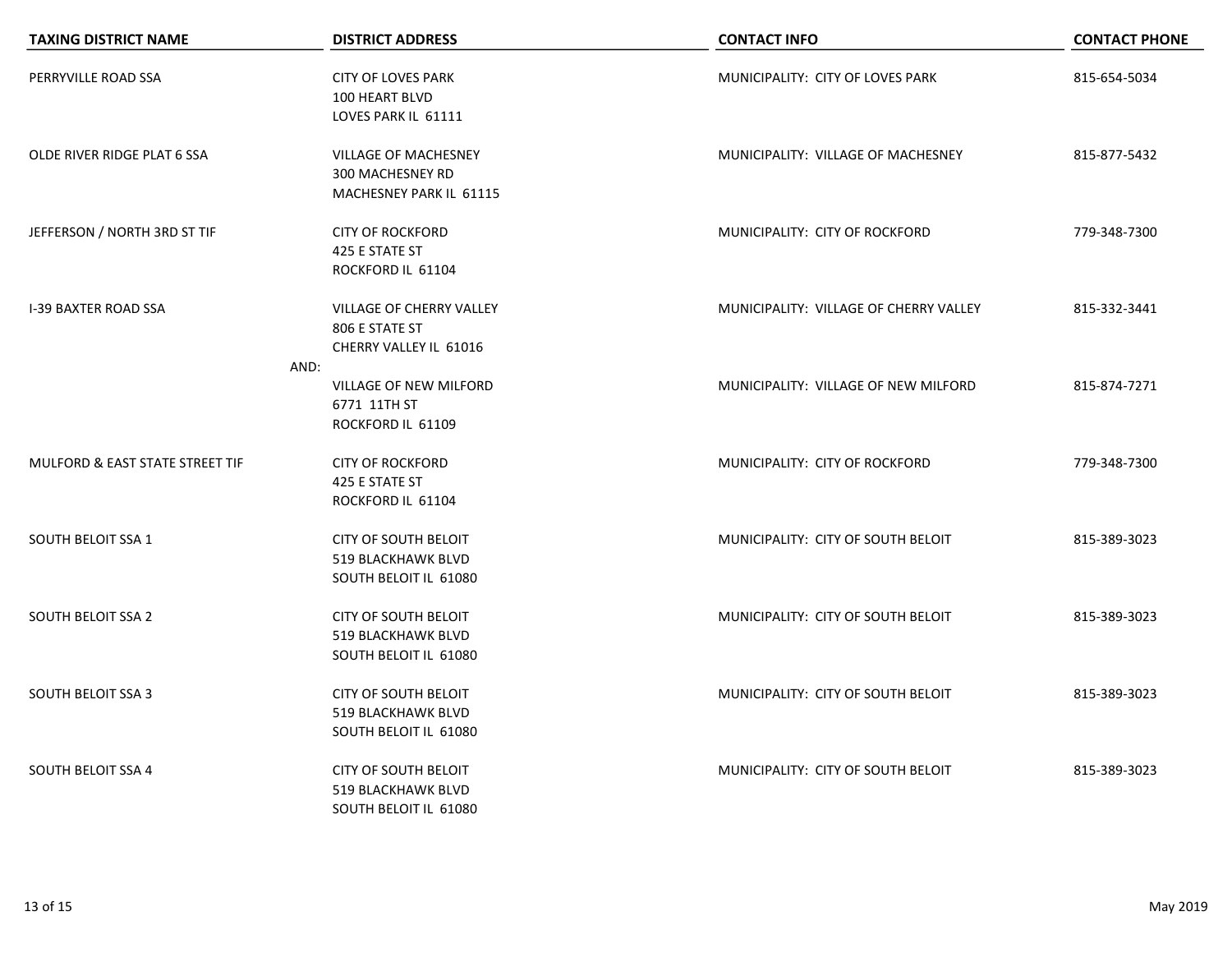| <b>TAXING DISTRICT NAME</b>     | <b>DISTRICT ADDRESS</b>                                                    | <b>CONTACT INFO</b>                | <b>CONTACT PHONE</b> |
|---------------------------------|----------------------------------------------------------------------------|------------------------------------|----------------------|
| <b>AUBURN STREET TIF</b>        | <b>CITY OF ROCKFORD</b><br>425 E STATE ST<br>ROCKFORD IL 61104             | MUNICIPALITY: CITY OF ROCKFORD     | 779-348-7300         |
| <b>FOREST HILLS ROAD TIF</b>    | <b>CITY OF LOVES PARK</b><br>100 HEART BLVD<br>LOVES PARK IL 61111         | MUNICIPALITY: CITY OF LOVES PARK   | 815-654-5034         |
| <b>GARDNER / BLACKHAWK TIF</b>  | <b>CITY OF SOUTH BELOIT</b><br>519 BLACKHAWK BLVD<br>SOUTH BELOIT IL 61080 | MUNICIPALITY: CITY OF SOUTH BELOIT | 815-389-3023         |
| VILLAGE OF ROCKTON DOWNTOWN TIF | <b>VILLAGE OF ROCKTON</b><br>110 E MAIN ST<br>ROCKTON IL 61072             | MUNICIPALITY: VILLAGE OF ROCKTON   | 815-624-7600         |
| AMEROCK HOTEL TIF               | <b>CITY OF ROCKFORD</b><br>425 E STATE ST<br>ROCKFORD IL 61104             | MUNICIPALITY: CITY OF ROCKFORD     | 779-348-7300         |
| <b>SOUTH BELOIT SSA 5</b>       | CITY OF SOUTH BELOIT<br>519 BLACKHAWK BLVD<br>SOUTH BELOIT IL 61080        | MUNICIPALITY: CITY OF SOUTH BELOIT | 815-389-3023         |
| <b>SOUTH BELOIT SSA 6</b>       | <b>CITY OF SOUTH BELOIT</b><br>519 BLACKHAWK BLVD<br>SOUTH BELOIT IL 61080 | MUNICIPALITY: CITY OF SOUTH BELOIT | 815-389-3023         |
| <b>SOUTH BELOIT SSA 7</b>       | <b>CITY OF SOUTH BELOIT</b><br>519 BLACKHAWK BLVD<br>SOUTH BELOIT IL 61080 | MUNICIPALITY: CITY OF SOUTH BELOIT | 815-389-3023         |
| <b>SOUTH BELOIT SSA 8</b>       | CITY OF SOUTH BELOIT<br><b>519 BLACKHAWK BLVD</b><br>SOUTH BELOIT IL 61080 | MUNICIPALITY: CITY OF SOUTH BELOIT | 815-389-3023         |
| <b>SOUTH BELOIT SSA 9</b>       | <b>CITY OF SOUTH BELOIT</b><br>519 BLACKHAWK BLVD<br>SOUTH BELOIT IL 61080 | MUNICIPALITY: CITY OF SOUTH BELOIT | 815-389-3023         |